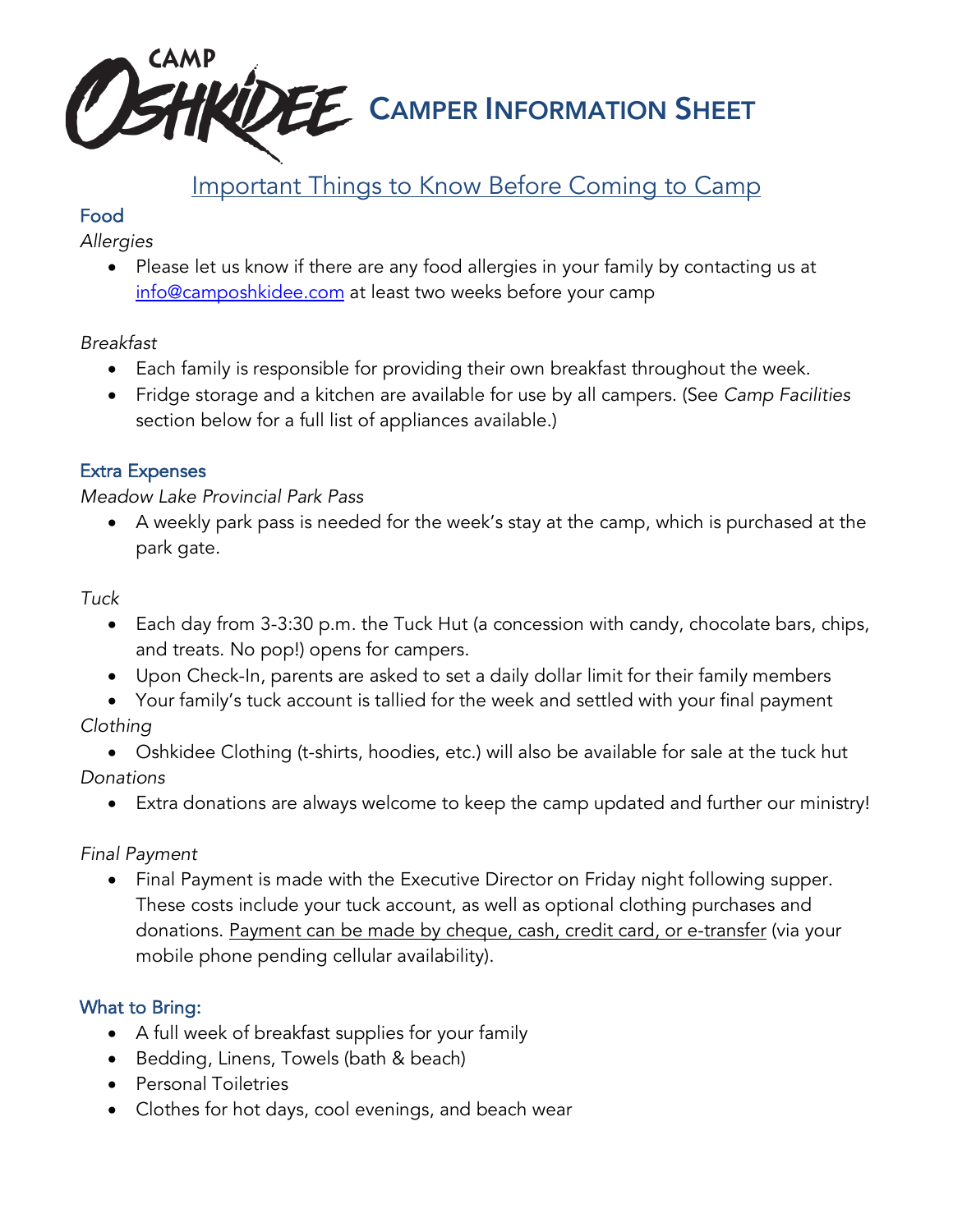- Extras: Water Toys, Lawn/Beach Chairs
- Personal medications, limited first aid supplies available on site.

#### What to leave at home:

- Recreational drugs
- Alcohol
- Hunting gear
- Fire works
- Firewood; we have plenty!
- Pets

#### Check-In / Check-Out

- You may arrive anytime after 2 p.m. on Sunday. (Supper served at 5:30 p.m.)
- Check-In at the entrance of the camp property for Covid screening.
- Final Payment (see above) on Friday after supper.
- Check-Out is at 10 a.m. on Saturday

# Camp Facilities

## Lodge – Kitchen, Food Storage, and Laundry for all campers

*Kitchen:* 

- Equipped with all the appliances needed for breakfast preparation for your family
	- o Toasters
	- o Coffeemaker & Coffee
	- o Mixers
	- o Microwave
	- o Large Camp Stove
	- o Commercial Dishwasher
- Available for all staff and campers at all times of the day
- Each family/person is responsible for own cleanup of cookware and tables used
- Family's are assigned an additional 1-2 cleanup days to help with any extra dishes and tidying from the days cooking.

#### *Food Storage*

- Upstairs Lodge Fridge for Campers staying in the lodge and Staff
- Downstairs Lodge Fridge is for Campers staying in a Cabin or Campsite
- Cabins each have their own Mini-Fridge

#### *Laundry Facilities*

- Located in basement of the Lodge
- Washer / Dryer are available for all campers on site to use at no charge, but please supply your own laundry soap.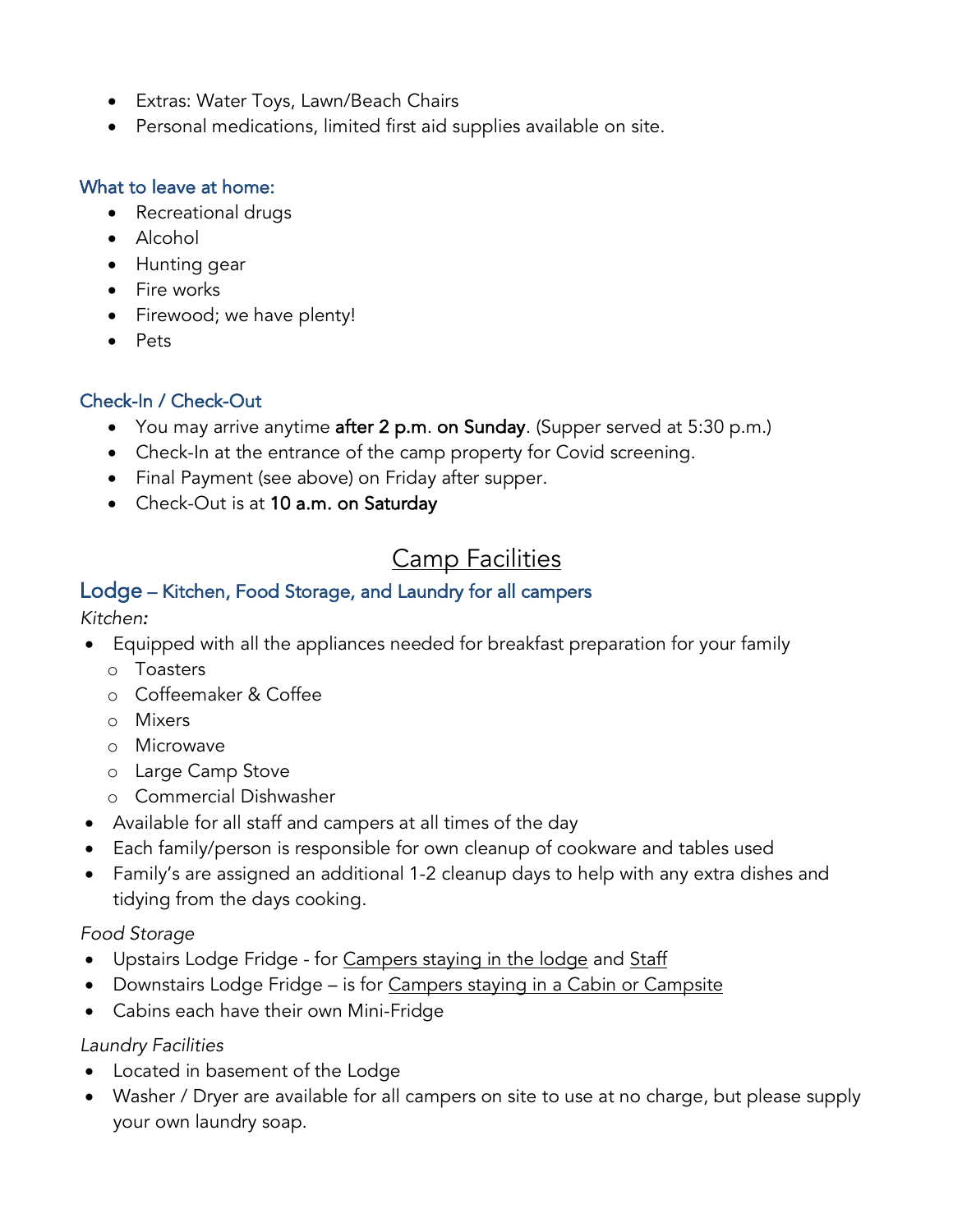## Lodge – Accommodations (Sleep 6)

- 2 Separate Sleeping Rooms with Double Mattress and Single Twin Mattress
- In-Room Bathroom with Toilets, Sink/Countertop
- Table & Chairs

## Cabins – Accommodations (Sleep 8)

- 1 Large Room with divider
	- o 1 Queen Mattress
	- o 3 Sets of Bunk Beds
- Equipped with Table & Chairs, Mini Fridge
- No bathroom and no running water in Cabins

#### Chalet – Dining Room, Bathrooms, Fireplace Room

#### *Upstairs Dining Room*

- Large Room where Camp Meals (Lunch & Supper) are served.
- Coffee station for all Campers Use
- Also the location of Klish Ma Klaver (evening meeting)

#### *Bathrooms*

- Upstairs Chalet Toilets and sinks/countertops for all campers use
- Downstairs Chalet 6 Individual family style bathrooms with toilet, sink, & shower for all campers use. (Also available, large plastic tubs for bathing small children.)

#### *Downstairs Fireplace Room*

- Meeting place for morning chapel and other miscellaneous group gatherings
- Otherwise is a free space for ping-pong, games, and visiting

## Camp Activities

- Watercraft are available for all campers and free to use during daylight hours. Including:
	- o Paddleboats

o Stand-up Paddleboards

o Canoes

o Wind Surfers

o Kayaks

- o Sailboat
- Water Skiing & Tubing provided at the far dock at no extra charge.
- Swimming is allowed anytime during daylight hours. Parents are responsible for their kids. Children must be supervised by an adult when on or in the water. There is no lifeguard on duty at camp.
- Extra Recreational programs are camper initiated with staff support. Examples of past occurrences would be:
	- o Games / Tournaments for Horseshoes; Beach Volleyball; Ping Pong; etc.
	- o Regattas or Relays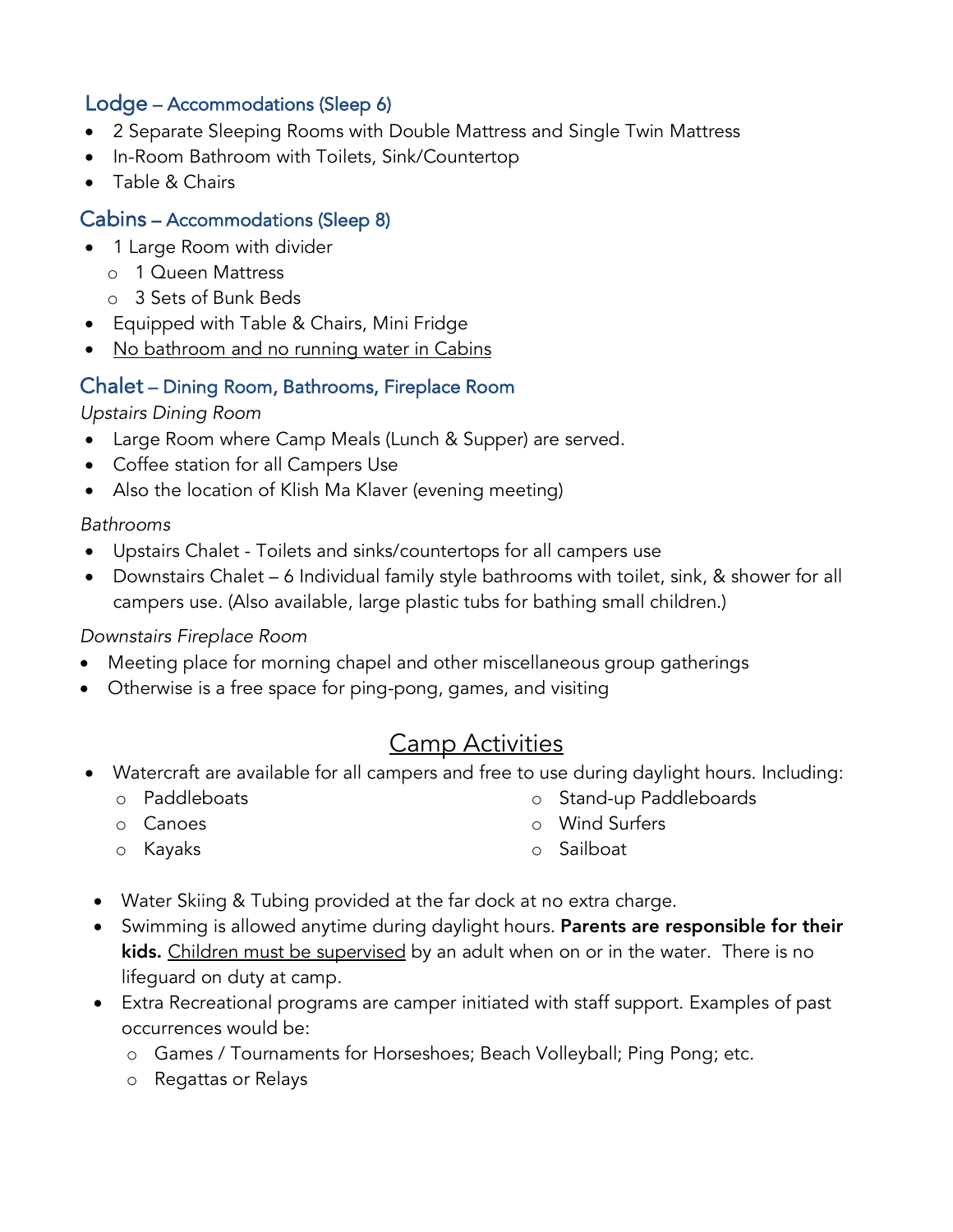# Camp Schedule

*Sunday*

5:30 p.m. – First all Camp Meal together – @ Chalet Dining Room

7:30 p.m. – First all Camp Gathering / Camper Orientation – @ Chalet Basement

9:30 p.m. – First <u>Youth Meeting</u> - @ The Hut (behind the Tuck Hut)

10:00 p.m. – First Klish Ma Klaver – Chalet Dining Hall

• Klish Ma Klaver is an adult time for sharing and caring for one another in Christian love and acceptance. It includes singing, sharing, and praying together. Many feel this is the heartbeat of the camp.

*Monday – Friday*

Before 10:30 – Breakfast

• Campers use the Lodge Kitchen to make & eat breakfast on their own time.

10:30-11:45 a.m. – Chapel & Kids Korner – starts @ the Hut

12:15 p.m. - Lunch - @ Chalet Dining Room

- Wonderful Home-style cooked meals made by the camp cooks.
- Clean-Up: Families are paired together to assist with meal clean up at lunch and supper and asked to:
	- o Wash Dishes
	- o Wipe Tables
	- o Sweep Dining Room Floor

1:00 p.m. – Recreation Time

• Free time until supper to hit the beach, go in the water, get in a boat, make some new friends, play games, or have a nap!

3:00 – 3:30 p.m. – Tuck – @ Tuck Hut

• Concession of treats and snacks purchased on your family account

6:00 p.m. Supper - @ Chalet Dining Room

- See notes on Lunch Meals
- Wednesday supper Family Banquet Night Families sit together & wear an item or article of clothing that identify them together as a family. It can be as simple as the same color clothing or as creative as the family desires to be.

9:00 p.m. – Youth Meeting - @ The Hut

- Youth Program for (ages 12-18), under direction of camp Youth workers.
- Program ends at 11:00 p.m. Parents are responsible for their teens after this time. Any youth remaining up after this time must have an adult present supervising their activities.

10:00 p.m. - Klish Ma Klaver - @ Chalet Dining Hall